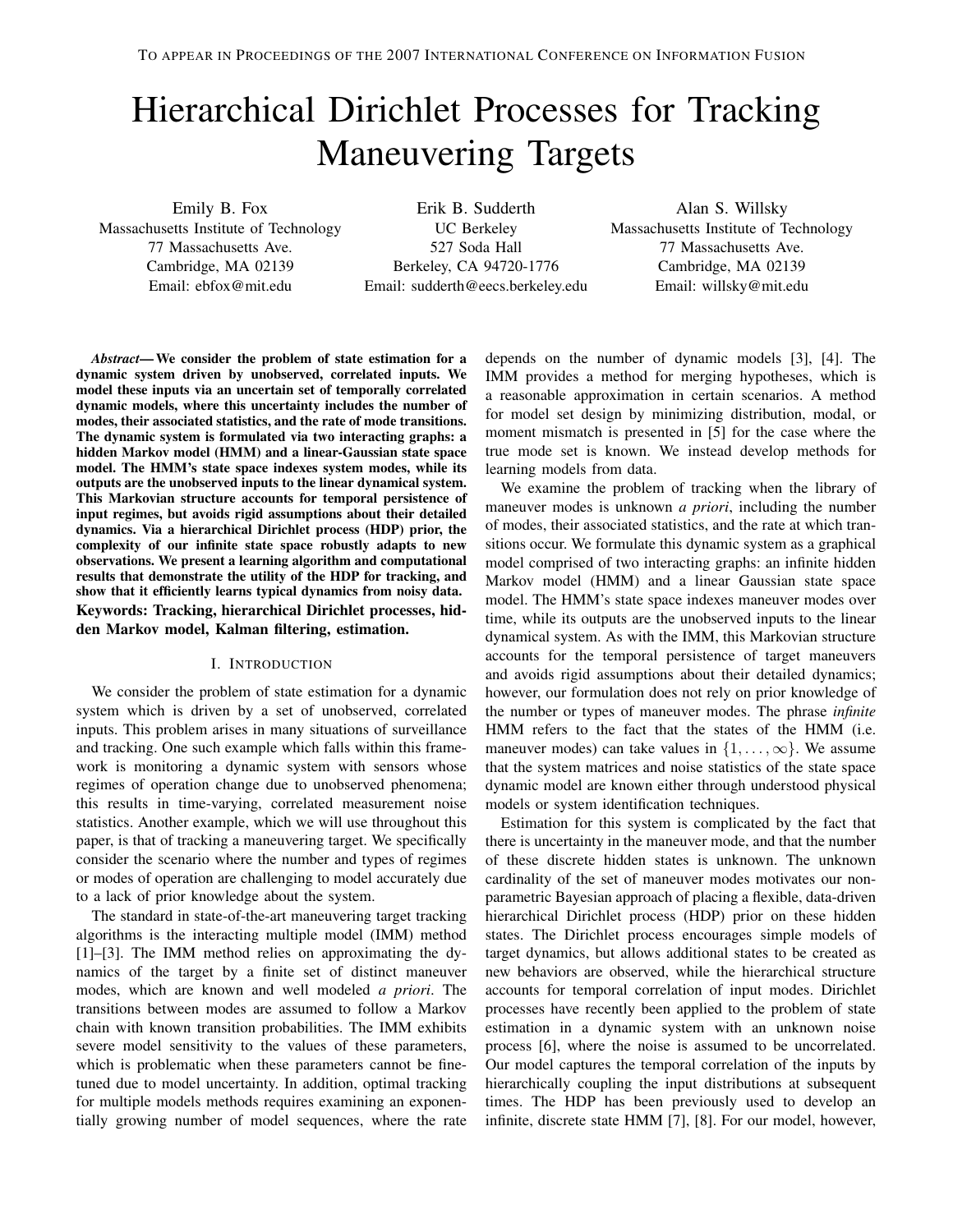we do not have direct observations of the HMM output. In addition, the maneuver mode uncertainty implies that the target dynamics no longer follow a simple, linear-Gaussian model. Our goal, then, is to estimate this HMM output sequence from correlated observations of the control inputs' effect on the dynamic system, while simultaneously learning the set of HMM maneuver modes. We approach this joint learningestimation problem by coupling a Markov chain Monte Carlo (MCMC) method with an embedded Kalman smoother.

In this paper we explore the utility of the HDP as a prior on the unknown number of unobserved input modes. When combined with an observation likelihood distribution, we obtain a HDP mixture model, which we will show provides a simple framework for efficiently learning maneuver modes from noisy data. In Sec. II we present background on nonparametric Bayesian methods relevant to this paper. In Sec. III we describe how the HDP is useful in this context. After describing the model, in Sec. IV we present an approach to learning the model parameters necessary for state estimation and in Sec.V provide results from an example problem. In Sec.VI, we briefly describe some methods for converting the batch processing of the MCMC sampler to an online tracker.

#### II. BACKGROUND

Nonparametric Bayesian methods avoid the often restrictive assumptions of parametric models by performing inference on infinite-dimensional spaces of functions or probability distributions. If suitably designed, these methods allow for efficient, data-driven posterior inference. In the following sections, we briefly describe two related nonparametric Bayesian methods: the Dirichlet and hierarchical Dirichlet processes.

# *A. Dirichlet Process Mixture Models*

A Dirichlet process defines a distribution over probability measures on potentially infinite parameter spaces Θ. This stochastic process is uniquely defined by a concentration parameter,  $\alpha$ , and base measure, H, on the parameter space  $\Theta$ ; we denote it by  $DP(\alpha, H)$ . A tutorial on Dirichlet processes, including references to seminal work, can be found in [8], [9].

It can be shown that the Dirichlet process actually defines a distribution over discrete probability measures. With probability one, a random draw  $G \sim DP(\alpha, H)$  is equivalent to,

$$
G(\theta) = \sum_{k=1}^{\infty} \pi_k \delta_{\theta_k}(\theta) \qquad \theta_k \sim H, \quad k = 1, 2, \dots \tag{1}
$$

where the notation  $\delta_{\theta_k}(\theta)$  indicates a Dirac delta at  $\theta =$  $\theta_k$ . The mixture weights  $\pi_k$  define a random probability measure distributed according to the following stick breaking construction, denoted by  $GEM(\alpha)$ ,

$$
\beta_k \sim \text{Beta}(1, \alpha) \qquad k = 1, 2, \dots
$$

$$
\pi_k = \beta_k \prod_{\ell=1}^{k-1} (1 - \beta_\ell) \quad k = 1, 2, \dots \qquad (2)
$$

In effect, we have divided a unit-length stick by the mixture weights  $\pi_k$  defined over an infinite set of random parameters

 $\theta_k$ . The  $k^{th}$  mixture weight is a random proportion  $\beta_k$  of the remaining stick after the previous  $(k - 1)$  weights have been defined. From this construction we see that the concentration parameter  $\alpha$  controls the relative proportion of the weights  $\pi$ , and thus controls model complexity in terms of the expected number of components.<sup>1</sup> When the Dirichlet process prior is combined with a likelihood distribution for the observations, as depicted by the graphs of Fig.  $1(a)$ - $(b)$ , we have a Dirichlet process mixture model. We use either  $\bar{\theta}_t$  or  $\theta_{z_t}$ , with indicator variable  $z_t$ , to denote the parameter associated with the observation  $y_t$ .

Because random probability measures drawn from a Dirichlet process are discrete, there is a strictly positive probability that multiple observations will share a common parameter. In addition, there is a reinforcement property that makes it more likely to associate an observation with a parameter to which other observations have already been associated. This is described by the predictive distribution of a new assignment conditioned on all other previous assignments,

$$
p(z_{T+1} = z | z_{1:T}, \alpha) = \frac{1}{\alpha + T} (\alpha \delta(z, \bar{K}) + \sum_{k=1}^{K} T_k \delta(z, k)), \quad (3)
$$

where  $T$  is the total number of observations and  $T_k$  the number assigned to the  $k^{th}$  parameter. Here, we use the notation  $\delta(z, k)$  to indicate the Kronecker delta. We see that with prior probability proportional to  $\alpha$  the observation was generated from a new, previously unseen mode  $K$  and with prior probability proportional to  $T_k$ , the number of assignments to mode  $k$ , the observation was generated by an existing mode  $k$ . Therefore, Dirichlet processes favor simpler models. It can be shown under mild conditions that if the data is generated by a finite mixture, then the Dirichlet process posterior is guaranteed to converge (in distribution) to that finite set of mixture parameters [11].

Dirichlet processes have been applied to the problem of state estimation in the presence of unknown noise statistics [6]. The noise is modelled as an infinite Gaussian mixture model, where the parameters  $\theta_k$  represent the mean and covariance of a component of the mixture model. A graphical model of such a system is depicted in Fig. 2(a)-(b). However, this formulation does not capture temporal noise correlation. Therefore, this framework is not well suited for dynamic systems with unknown inputs that persist over time. In addition, the inference procedure described in [6] relies on sampling the explicit parameter value sequence  $\{\bar{\theta}_t\}$  from the Dirichlet process prior, which may be impractical due to slow mixing rates [12].

#### *B. Hierarchical Dirichlet Process Mixture Models*

There are many scenarios in which groups of data are thought to be produced by related, yet unique, generative processes. For example, take a sensor network monitoring an environment where time-varying conditions may influence the quality of the data. Data collected under certain conditions

<sup>1</sup>If the value of  $\alpha$  is unknown, the model may be augmented with a gamma prior distribution on  $\alpha$ , so that the parameter is learned from the data [10].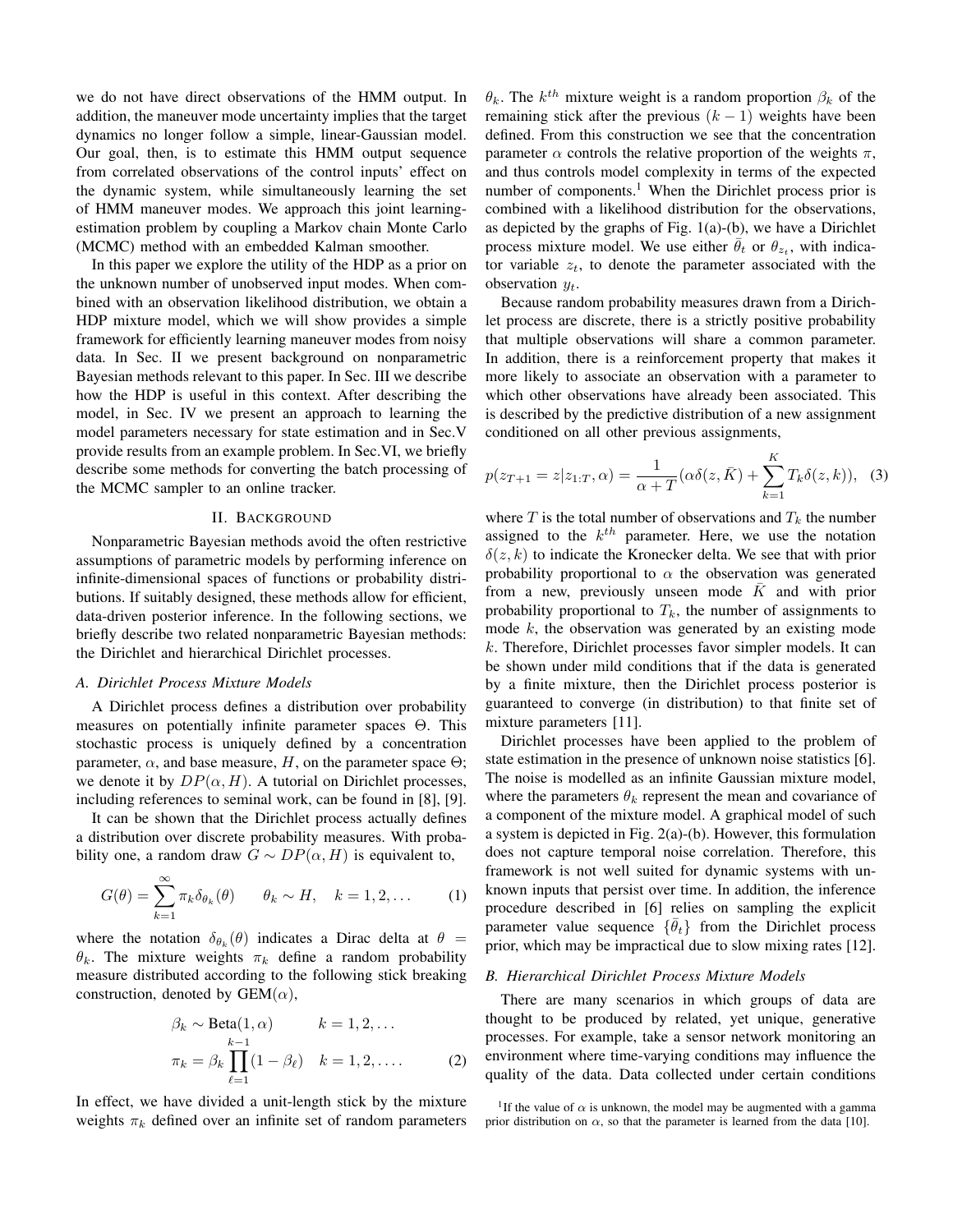

Fig. 1. Dirichlet process (left) and hierarchical Dirichlet process (right) mixture models represented by two graphs. (a) Indicator variable representation in which  $\pi \sim \text{GEN}(\alpha)$ ,  $\theta_k \sim H(\lambda)$ ,  $z_t \sim \pi$ , and  $y_t \sim f(y|\theta_{z_t})$ . (b) Alternative representation with  $G \sim \text{DP}(\alpha, H)$ ,  $\bar{\theta}_t \sim G$ , and  $y_t \sim f(y|\bar{\theta}_t)$ . Here, the parameters  $\bar{\theta}_t$  are not necessarily unique. The mapping from (a) to (b) is  $\bar{\theta}_t = \theta_{z_t}$ . (c) Indicator variable representation in which  $\bar{\beta} \sim \text{GEN}(\gamma)$ ,  $\pi_k \sim \text{DP}(\alpha, \beta)$ ,  $\theta_k \sim H(\lambda)$ ,  $z_{jt} \sim \pi_j$ , and  $y_{jt} \sim f(y|\theta_{z_{jt}})$ . (d) Alternative representation with  $G_0 \sim \text{DP}(\gamma, H)$ ,  $G_j \sim \text{DP}(\alpha, G_0)$ ,  $\dot{\theta}_{jt} \sim G_j$ , and  $y_{jt} \sim f(y|\bar{\theta}_{jt})$ . Plate notation is used to compactly represent replicated variables of the graph [9].



Fig. 2. Graphs of Dirichlet and hierarchical Dirichlet process priors being applied to dynamic systems. (a)-(b) Standard and indicator variable representation of a dynamic system with unknown noise distribution with a Dirichlet process prior [6]. (c) Indicator variable representation of a HDP prior on an HMM with unknown discrete state space cardinality [8]. The equivalent graphs in (a)-(b) model unobserved inputs driving a dynamic system, but do not capture temporal correlation in these inputs. The graph in (c) captures temporal correlation in modes, but does not capture continuous state space dynamics.

should be grouped and described by a similar, but disparate model from that of other data. In such scenarios we can take a hierarchical Bayesian approach and place a global Dirichlet process prior  $DP(\alpha, G_0)$  on the parameter space  $\Theta$ . We then draw group specific distributions  $G_i \sim DP(\alpha, G_0)$ , which will be discrete so that parameters are shared within the group. However, if the base measure  $G_0$  is absolutely continuous with respect to Lebesgue measure, parameters will not be shared between groups. Only in the case where the base measure  $G_0$ is discrete will there be a strictly positive probability of the group specific distributions having overlapping support (i.e. sharing parameters between groups.) To overcome this difficulty, the base measure  $G_0$  should itself be a random measure distributed according to a Dirichlet process  $DP(\gamma, H)$ . This results in what is termed a hierarchical Dirichlet process [8].

Hierarchical Dirichlet processes can be applied as a prior on the state values of a HMM with unknown state space cardinality, as described in [7], [8]. Assume there are potentially countably infinitely many HMM state values. For each of these HMM states, there is a countably infinite transition density over the next HMM state. Let  $\pi_k$  be the transition density for HMM state k. Then, the model defines that  $z_t \sim \pi_{z_{t-1}}$ . That is to say,  $z_{t-1}$  indexes the group-specific transition density over the next HMM state value  $z_t$ . In terms of Fig. 1(c), the

observations assigned to group j are those with  $z_{t-1} = j$ such that  $z_t \sim \pi_i$ . All groups share a common set of HMM states, but based on the previous state (i.e. group) there is a different probability density over current HMM states. The HMM state  $z_t$  determines which of the global parameters  $\theta_k$ are used to generate the observation  $y_t$ . This model is termed a HDP-HMM, and is depicted by the graph in Fig. 2(c).

The HDP-HMM models correlation in time between the HMM states generating the observations. We can take the HMM states  $z_t$  to be the maneuver mode for our dynamic system. The outputs of this HMM are the control inputs  $u_t$ which drive the maneuvering target. However, we do not have direct observations of  $u_t$ , but rather correlated observations  $y_t$ of these values through the dynamic system. Therefore, our model has an extra hidden layer consisting of the state  $x_t$  of the dynamic system, as described in the following section.

## III. FORMULATION

The graph of Fig. 3 represents a dynamic system with an unknown set of correlated maneuvers, or more generally, unobserved correlated inputs. Let  $z_t \in \{1, 2, ...\}$  be the unknown mode of the maneuver at time  $t \in \mathbb{Z}_+$  and  $u_t \in$  $\mathbb{R}^d$  be an unobserved maneuver or control input at time t distributed according to  $\mathcal{N}(\mu_{z_t}, \Sigma_{z_t})$ , where  $\theta_{z_t} = {\mu_{z_t}, \Sigma_{z_t}}$ .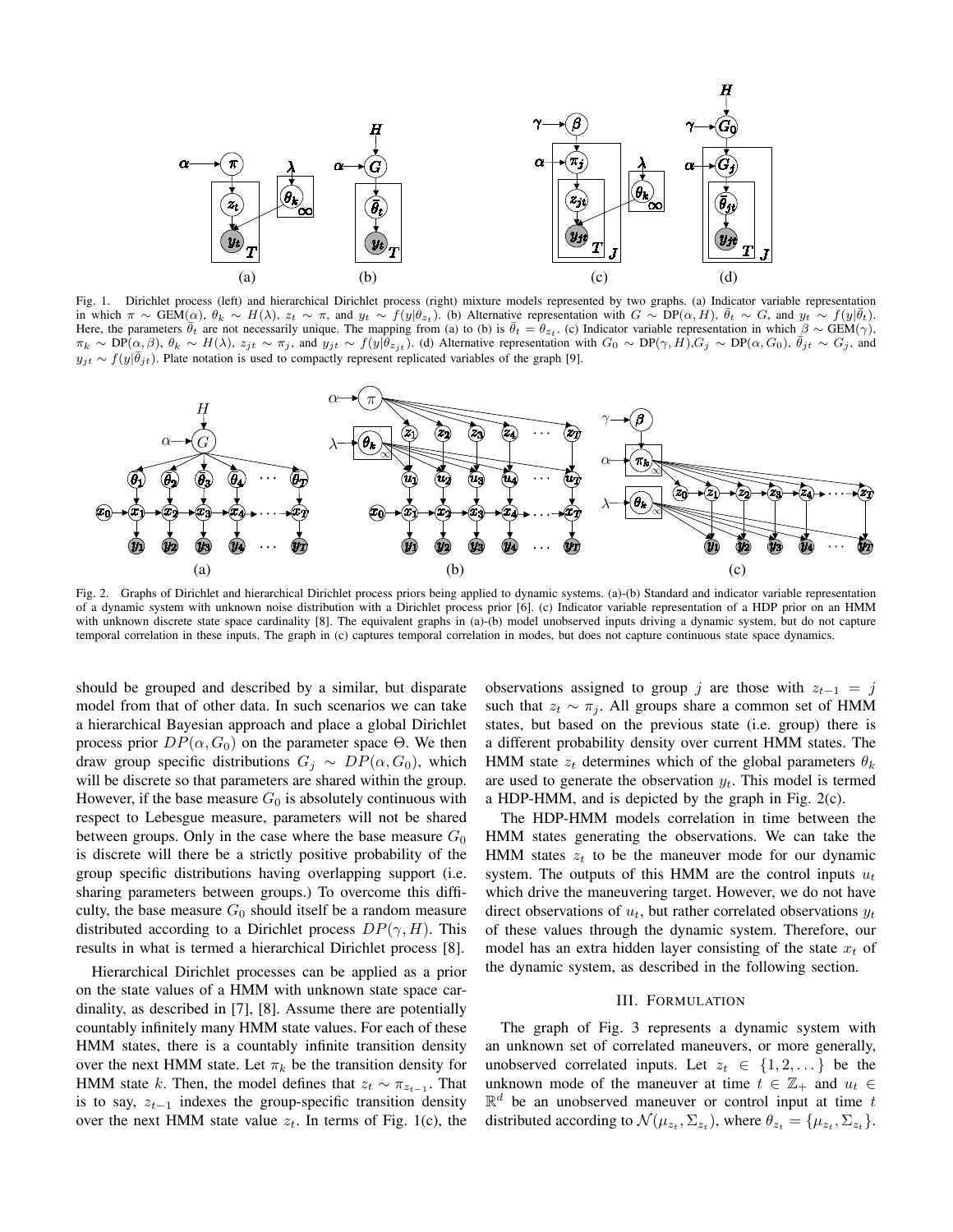

Fig. 3. Graphical model of the HDP-HMM-KF. The variables  $\pi_k$  define the transition densities for each of the HMM state values of the potentially countably infinite state space of  $z_t$ . We place a HDP prior on these states with base measure  $\beta$  and concentration parameters  $\alpha$  and  $\gamma$ . The unobserved control inputs  $u_t$  that drive the linear-Gaussian dynamic system are drawn from Gaussian mixture component  $z_t$ , defined by parameters  $\theta_{z_t}$ .

Therefore,  $\theta_k$  defines the parameters for the distribution over the  $k^{th}$  maneuver mode, which we take to be Gaussian. We place a conjugate normal-inverse-Wishart ( $\mathcal{N} \mathcal{IW}(\kappa, \vartheta, \nu, \Delta)$ [9]) prior on  $\theta_k$ . The system then evolves according to the following state space model with process noise  $w_t \sim \mathcal{N}(0, Q)$ and measurement noise  $v_t \sim \mathcal{N}(0, R)$ .

$$
x_t = Ax_{t-1} + Bu_t(z_t) + w_t
$$
  
\n
$$
y_t = Cx_t + Du_t(z_t) + v_t.
$$
\n(4)

The latent maneuver states evolve according to,

$$
\beta \sim \text{GEM}(\gamma)
$$
  
\n
$$
\pi_k \sim DP(\alpha, \beta)
$$
  
\n
$$
z_t \sim \pi_{z_{t-1}}.
$$
\n(5)

In the case of modeling unobserved sensor regimes, we would take  $D \neq 0$ , though we might have  $B = 0$ . For the maneuvering target scenario we consider in this paper, we assume without loss of generality that  $D = 0$ , i.e. the unobserved input to the system solely drives the state through the system matrix B, but does not affect the sensors directly.

We place a HDP prior on the correlated maneuver modes  $z_t$ to account for the unknown dimension of the HMM. As in the HDP-HMM application, the transition densities  $\pi_k$  are each distributed as a Dirichlet process with concentration parameter α and base measure  $\beta$ , where  $\beta$  is distributed according to the stick breaking process with concentration parameter γ. By defining  $\beta$  to be a discrete probability measure, we ensure with high probability that a common set of future states are reachable from each preceding state. Because this model incorporates a linear dynamical model, which we later show leads to a Kalman filtering component in the learning algorithm, we refer to it as an *HDP-HMM-KF*.

## IV. LEARNING

In order to learn the set of maneuver modes, we use a Markov chain Monte Carlo (MCMC) method, specifically Rao-Blackwellized Gibbs sampling. We briefly describe

MCMC theory and then present the Gibbs sampler for our model.

## *A. Markov Chain Monte Carlo*

Markov chain Monte Carlo (MCMC) methods [13] are a class of algorithms used to sample from probability distributions that are challenging to sample from directly. A Markov chain is constructed whose stationary distribution is the desired density. At each iteration  $n$ , the state of the Markov chain is sampled conditioned on the previous sample at iteration  $n-1$ ,

$$
x^{(n)} \sim q(x|x^{(n-1)}) \qquad n = 1, 2, \dots \tag{6}
$$

After a certain "burn-in" period  $\overline{N}$ , the state evolution of this chain provides samples approximately drawn from the target distribution.

Gibbs sampling is a type of MCMC method that is well suited to state spaces with internal structure. Consider a state space with  $M$  states where we wish to draw samples from the joint distribution. With a Gibbs sampler, a sample  $x_i^{(n)}$  is drawn from the conditional distribution given the previous set of samples for the other states. We iterate through every state using a specific or random node ordering  $\tau$ ,

$$
x = (x_1, x_2, \dots, x_M)
$$
  
for  $n = 1 : N_{\text{iter}}$   

$$
x_i^{(n)} \sim p(x_i | x_{\backslash i}^{(n-1)}) \qquad i = \tau(n)
$$
  

$$
x_j^{(n)} = x_j^{(n-1)} \qquad j \neq \tau(n)
$$
  
end (7)

Here, we use the notation  $x_{\backslash i} = \{x_j | j \neq i\}.$ 

In a directed graphical model, a node is conditionally independent of all other nodes given its Markov blanket,  $p(x_i|x_{\mathcal{V}\setminus i}) = p(x_i|x_{MB(i)})$ , where the Markov blanket consists of the node's parents, co-parents, and children. Therefore, in the case of sparse graphs, the conditional density from which we are sampling is of much lower dimension than the joint.

## *B. Learning the HDP-HMM-KF*

To perform state estimation, we marginalize over the infinite set of parameters  $\theta$  and  $\pi$  and continuous hidden states  $x_{1:T} \in$  $\mathcal{X}$ , and estimate the joint distribution  $p(u, z, \beta | y, \gamma, \alpha, \lambda)$  using the auxiliary variable blocked Rao-Blackwellized Gibbs sampler of Algorithm 1.

## **Algorithm 1** u-z Blocked Gibbs Sampler

**for** n=1:N for  $t=1$ :T  $(u_t^{(n)}, z_t^{(n)}) \sim p(u_t, z_t | u_{1:t-1}^{(n)}, u_{t+1:T}^{(n-1)})$  $\binom{n-1}{t+1:T}, \binom{n}{1:t-1}, \binom{n-1}{t+1:T}$  $_{t+1:T}^{(n-1)}, \beta^{(n-1)})$ **end**  $\beta^{(n)} \sim p(\beta | z^{(n)})$ **end**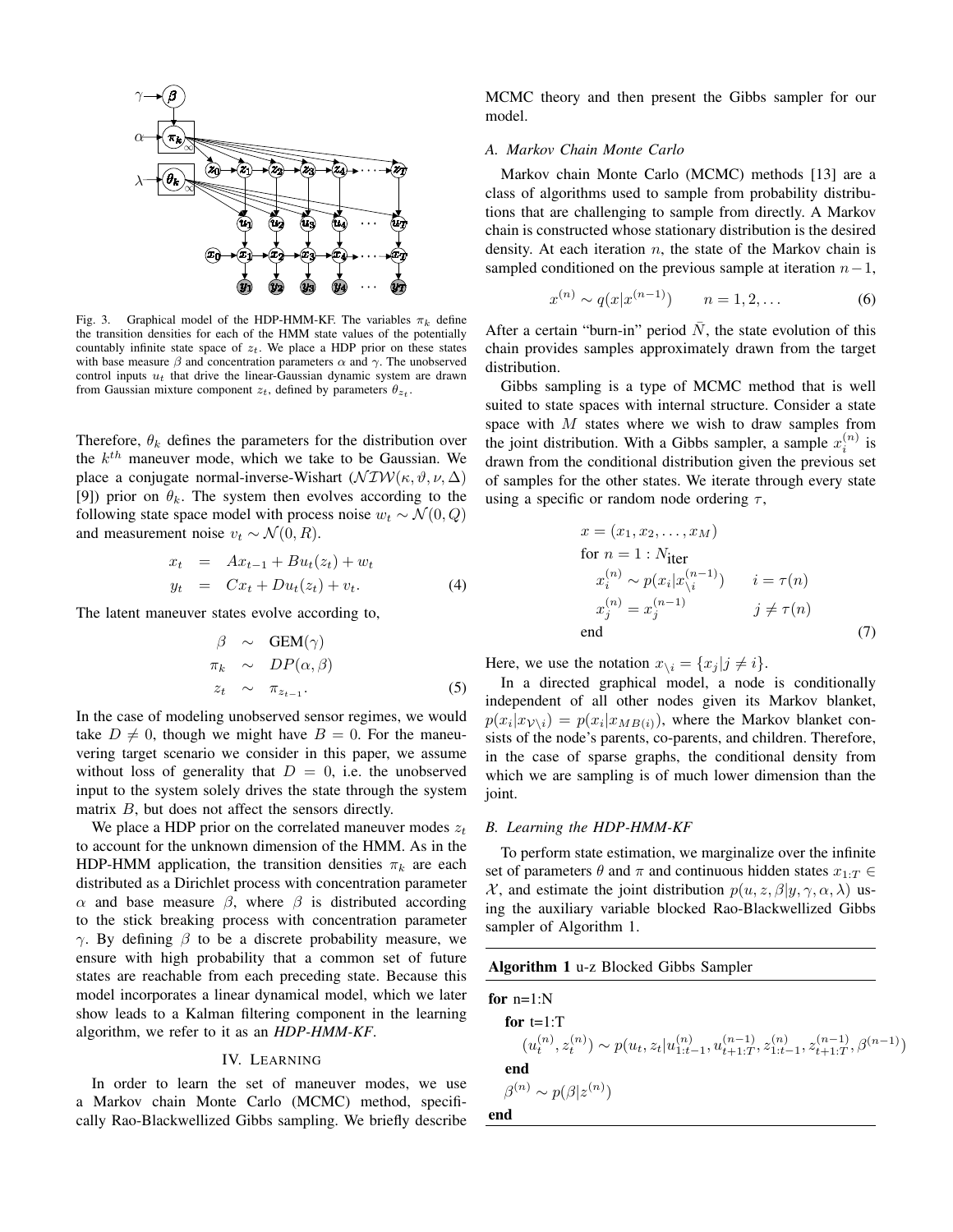In Algorithm 1, we specifically examine a sequential node ordering for the Gibbs sampler to allow for simple updates, as will become clear in the following derivations. Although not explicitly written, the hyperparameters  $\{\alpha, \gamma, \lambda\}$  are implied in all equations throughout this section.

We jointly sample  $(u_t, z_t)$  because a change in assignment of the mode  $z_t$  may induce a significant change in the distribution over the input  $u_t$ ; sampling these variables independently could result in different local modes which are very challenging to move between. In addition,  $u_t$  is often much lower-dimensional than  $x_t$  so by sampling the control input rather than the state, our estimates from the sampler have lower variance according to the Rao-Blackwell theorem [14]. Sampling  $\beta$  allows us to write the distributions in closed form.

Using the chain rule we can equivalently write,

$$
p(u_t, z_t | z_{\backslash t}, u_{\backslash t}, y, \beta) = p(z_t | z_{\backslash t}, u_{\backslash t}, y, \beta) p(u_t | z, u_{\backslash t}, y, \beta). (8)
$$

The distribution in Eq.8 is a hybrid distribution: each discrete value of the indicator variable  $z_t$  corresponds to a different continuous distribution on the input  $u_t$ . We determine the weights of the multinomial distribution on  $z_t$  by integrating over the random variables of the joint distribution which are not present in the conditional distribution,

$$
p(z_t = k | z_{\backslash t}, u_{\backslash t}, y, \beta) \propto \int_{\pi} \prod_j p(\pi_j | \beta) \prod_{\tau} p(z_{\tau} | \pi_{z_{\tau-1}}) d\pi
$$

$$
\int_{\mathcal{U}_t} \int_{\Theta_k} p(\theta_k) \prod_{\tau | z_{\tau} = k} p(u_{\tau} | \theta_k) d\theta_k
$$

$$
\int_{\mathcal{X}} \prod_{\tau} p(x_{\tau} | x_{\tau-1}, u_{\tau}) p(y_{\tau} | x_{\tau}) dx du_t. \tag{9}
$$

Similarly, we can write the conditional density of  $u_t$  for each candidate  $z_t$  as,

$$
p(u_t|z_t = k, z_{\backslash t}, u_{\backslash t}, y, \beta) \propto \int_{\Theta_k} p(\theta_k) \prod_{\tau | z_\tau = k} p(u_\tau | \theta_k) d\theta_k
$$

$$
\int_{\mathcal{X}} \prod_{\tau} p(x_\tau | x_{\tau-1}, u_\tau) p(y_\tau | x_\tau) dx. \tag{10}
$$

The HDP prior provides a closed form for the marginalization of the unknown set of transition densities  $\pi$ . The density  $\beta$ determines the global probability of parameter  $\theta_k$  and the expected weights in the group-dependent distributions  $\pi$ . If we take  $z_{t-1} = j$ ,  $z_t = k$ , and  $z_{t+1} = \ell$  and assume that  $j \neq k$ , i.e. a mode transition occurs at time t, then,

$$
p(z_t = k | z_{\backslash t}, \beta) \propto \int_{\pi} \prod_{j} p(\pi_j | \beta, \alpha) \prod_{\tau} p(z_{\tau} | \pi_{z_{\tau-1}}) d\pi
$$

$$
\propto (\alpha \beta_k + n_{jk}^{-t}) \left( \frac{\alpha \beta_\ell + n_{k\ell}^{-t}}{\alpha + n_{k\ell}^{-t}} \right), \qquad (11)
$$

where we use the notation  $n_{jk} = |\{\tau | z_{\tau} = k, z_{\tau-1} = j\}|$ to represent the number of observations assigned to maneuver mode k whose previous maneuver mode was  $i$ . The notation  $n_i$  represents the number of maneuvers from j to any other state (i.e.  $n_j = \sum_k n_{jk}$ ) and  $n_{jk}^{-t}$  is the number of transitions from maneuver  $i$  to maneuver k not counting the transition from  $z_{t-1}$  to  $z_t$  or from  $z_t$  to  $z_{t+1}$ . We consider each of the currently instantiated modes  $k$  in turn. We also consider the probability that  $z_t$  is assigned to a new, previously unseen mode  $\bar{K}$ , where the transition counts  $n_{.k}$  and  $n_{k}$  are zero in this case. When  $z_{t-1} = z_t$ , a slightly more complicated expression is used (see Appendix). By placing a conjugate prior on the parameters  $\theta_k$ , there is also a closed form for the marginal likelihood obtained by integrating over  $\theta_k$ .

To relate the random control input taking values  $u_t \in \mathcal{U}_t$ at time t to the observation sequence  $y_{1:T}$  given the other inputs  $u_{\setminus t}$ , we integrate over the random state sequence taking values  $x_{1:T} \in \mathcal{X}$ . This is equivalent to a modified forwardbackward filter combining the updated forward state estimate at time  $t - 1$  with the updated backward state estimate at time t using the dynamics in terms of  $u_t$ . We use the notation  $(P_{t|t}^{-b}, P_{t|t}^{-b} x_{t|t}^{b})$  and  $(P_{t|t}^{-f})$  $P_{t|t}^{-f}, P_{t|t}^{-f}x_t^f$  $t(t)$  as the inverse error covariance and information state for the backward and forward information filters, respectively. Because the sampler conditions on control inputs, the filter for this time-invariant system can be efficiently implemented by pre-computing the error covariances and then solely computing local Kalman updates at every time step.

In our formulation, it suffices to map the infinite dimensional distribution  $\beta$  of global parameter weights to the finite vector of weights associated with the currently instantiated maneuver modes and a new mode  $\bar{K}$ . Therefore, to sample  $\beta \sim p(\beta|z)$  we use the auxiliary variable method of [8].

The details of the above integrations can be found in the Appendix and the resulting algorithm is summarized in Algorithm 2. Of note is that computational complexity is linear in the training sequence length, as well as the number of currently instantiated maneuver modes. There are many methods for using the samples provided by this algorithm for state estimation, as described in Sec.V.

## **Algorithm 2** HDP-HMM-KF learning

*Initialization:* **for** t=1:T compute covariances  $P_{t|t}^{-b}$ ,  $P_{t|t}^{-f}$ **for** n=1:N

*Backwards recursion:* for t=T:-1:1  
compute information state 
$$
P_{t|t}^{-b} x_{t|t}^{b}
$$
 given  $\{u_{1:T}^{(n-1)}, y_{1:T}\}$ 

**end**

$$
\begin{array}{ll}\n\textit{Forwards} \textit{ recursion:} & \textbf{for t=1:T} \\
z_t^{(n)} \sim p(z_t | u_{1:t-1}^{(n)}, u_{t+1:T}^{(n-1)}, z_{1:t-1}^{(n)}, z_{t+1:T}^{(n-1)}, \beta^{(n-1)}, \\
&\quad P_{t|t}^{-b} x_{t|t}^b, P_{t-1|t-1}^{-f} x_{t-1|t-1}^f, P_{t|t}^{-b}, P_{t|t}^{-f}) \\
u_t^{(n)} \sim p(u_t | u_{1:t-1}^{(n)}, u_{t+1:T}^{(n-1)}, z_{1:t}^{(n)}, z_{t+1:T}^{(n-1)}, \beta^{(n-1)}, \\
&\quad P_{t|t}^{-b} x_{t|t}^b, P_{t-1|t-1}^{-f} x_{t-1|t-1}^f, P_{t|t}^{-b}, P_{t|t}^{-f}) \\
\textit{compute } P_{t|t}^{-f} x_{t|t}^f \textit{ given } \{u_t^{(n)}, y_t, P_{t-1|t-1}^{-f} x_{t-1|t-1}^f\} \\
\end{array}
$$

**end**

$$
\beta^{(n)} \sim p(\beta | z^{(n)})
$$

**end**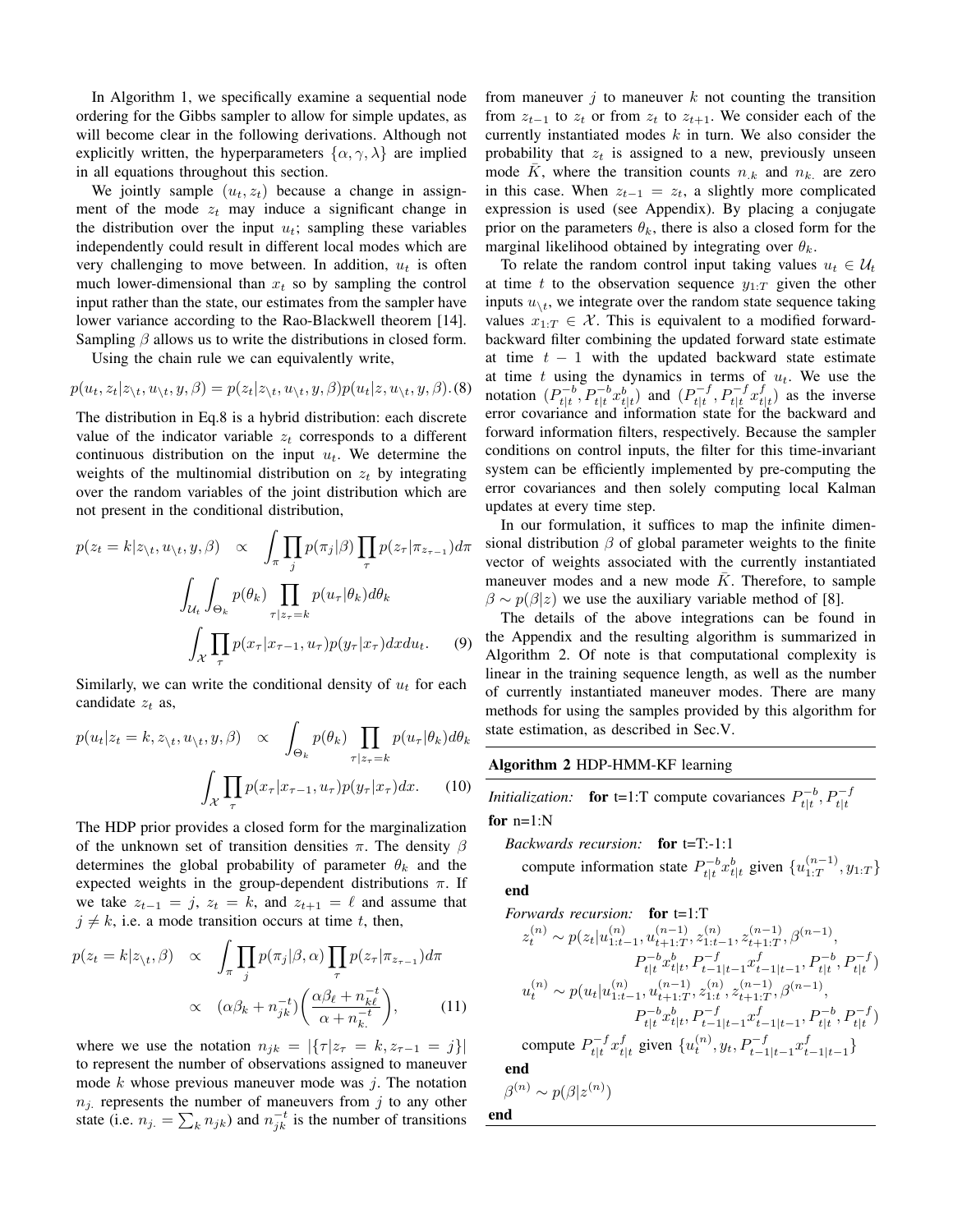#### V. RESULTS

The performance of the proposed HDP-HMM-KF tracking algorithm was compared to that of the IMM on a set of simulation data of a maneuvering target. We use the standard constant velocity (CV) and constant acceleration (CA) coordinate uncoupled maneuver models for the IMM with the state being x-direction position and velocity in the case of the CV model and x-direction position, velocity, and acceleration in the case of the CA model. The IMM state space equations are,

$$
x_{t+1} = A(z_t)x_t + w_t(z_t)
$$
  
\n
$$
y_t = C(z_t)x_t + v_t,
$$
\n(12)

where  $z_t$  indicates the mode at time t and the noise processes  $w_t$  and  $v_t$  are mutually independent zero-mean Gaussian noise processes with covariance  $Q(z_t)$  and R, respectively. The system matrices for these two models are given by,

$$
A_{CV} = \begin{bmatrix} 1 & \Delta T \\ 0 & 1 \end{bmatrix} \quad C_{CV} = \begin{bmatrix} 1 & 0 \end{bmatrix}
$$

$$
Q_{CV} = q_{CV} \begin{bmatrix} \frac{1}{3} \Delta T^3 & \frac{1}{2} \Delta T^2 \\ \frac{1}{2} \Delta T^2 & \Delta T \end{bmatrix}
$$
(13)

$$
A_{CA} = \begin{bmatrix} 1 & \Delta T & \frac{1}{2}\Delta T^2 \\ 0 & 1 & \Delta T \\ 0 & 0 & 1 \end{bmatrix} \quad C_{CA} = \begin{bmatrix} 1 & 0 & 0 \end{bmatrix}
$$
\n
$$
Q_{CA} = q_{CA} \begin{bmatrix} \frac{1}{20}\Delta T^5 & \frac{1}{8}\Delta T^4 & \frac{1}{6}\Delta T^3 \\ \frac{1}{8}\Delta T^4 & \frac{1}{3}\Delta T^3 & \frac{1}{2}\Delta T^2 \\ \frac{1}{6}\Delta T^3 & \frac{1}{2}\Delta T^2 & \Delta T \end{bmatrix} \tag{14}
$$

We assume that initially both IMM models are equally likely. The IMM also requires the definition of a transition matrix P defining the probability  $P_{ij}$  of transitioning to model j given current model i. Details of the CV-CA IMM implementation can be found in [3].

For the results presented in this section, we take,

$$
P = \left[ \begin{array}{cc} p_{ii} & 1 - p_{ii} \\ 1 - p_{ii} & p_{ii} \end{array} \right],
$$
 (15)

since we have no prior bias towards the CA model versus the CV model. In Fig. 4(d) we plot the performance of the IMM as a function of  $p_{ii}$ . We see that the IMM exhibits strong model sensitivity to  $p_{ii}$ , while the HDP-HMM-KF does not depend on presetting this parameter. In the experiments of Fig. 4(a)- (b), we use  $p_{ii} = 0.95$  in order to consider a "good" IMM.

The state space equations and associated system matrices for the HDP-HMM-KF model are as follows, $<sup>2</sup>$ </sup>

$$
x_t = Ax_{t-1} + Bu_t(z_t) + w_t
$$
  
\n
$$
y_t = Cx_t + v_t
$$
\n(16)

$$
A = \begin{bmatrix} 1 & \Delta T & \frac{1}{2}\Delta T^2 \\ 0 & 1 & \Delta T \\ 0 & 0 & 1 \end{bmatrix} \quad B = \begin{bmatrix} \frac{1}{2}\Delta T^2 \\ \Delta T \\ 0 \end{bmatrix} \quad C^T = \begin{bmatrix} 1 \\ 0 \\ 0 \end{bmatrix} \tag{17}
$$

<sup>2</sup>For this scenario, we take  $u_t$  to be the control input integrated into the system over the time window  $t - 1$  to t. This parallels the IMM dynamics.

where  $u_t$ ,  $v_t$ , and  $w_t$  are distributed as described in Sec.III.

With this formulation for the HDP-HMM-KF, we model the control inputs as realizations of a Markov jump-mean acceleration process with colored noise on a learned partition of the acceleration space. The mode parameter  $\mu_{z_t}$  represents the mean of the process at time t and  $\Sigma_{z_t}$  allows for modespecific variation of the control input realization  $u_t$ . If we learn a mode with a mean of zero, our model reduces to that of the constant acceleration model (i.e. zero-mean random walk on acceleration.) When, in addition, the learned covariance  $\Sigma_{z_t}$ and fixed process noise covariance Q are small, this model adequately describes a non-maneuvering target. By having the flexibility of learning modes with non-zero means, our model can account for fast changes in acceleration characteristic of highly maneuverable targets. While our formulation directly models the impact of the unobserved control inputs on the target dynamics, the IMM accounts for this phenomenon through a collection of different linear dynamic models. Note that although we consider 1D control inputs in this section, the formulation is general enough to learn coordinate coupled control inputs in multiple dimensions.

We use initial error covariance  $P_0 = 100 * I_x$  and step size  $\Delta T = 1$ . For the CV-CA IMM, we take  $q_{CA} = q_{CV} = 10$ , while for the HDP-HMM-KF, we use  $Q = 0.01 * I_x$  in order to encourage  $u_{1:T}$  to capture the statistical properties of the input process. We place a  $\mathcal{N} \mathcal{IW}(0.001, 0, 50, I_u)$  prior on the parameters  $\theta_k$  and a Gamma $(1, 0.1)$  prior on the concentration parameters  $\alpha$  and  $\gamma$ .

To compare the performance of the HDP-HMM-KF to that of the CV-CA IMM, we generated two types of simulated observations of position versus time. The first sequence is a noisy version of a modulated sinusoid starting at a random phase point with measurement noise covariance  $R = 5$  \*  $10^5 * I_y$ . The underlying position sequence has continuous derivatives so that velocity and acceleration vary smoothly. The second sequence was a noisy step function generated from the Markov jump-mean model with  $R = 5*10^9*I_y$ . The modes of the model were with means  $\{-50, 0, 50\}$  and covariances  $\{5, 1, 5\}$ . The probability of self-transition was set to 0.99 while transitions to any other mode were equally likely. By considering both smooth and abrupt changes in acceleration, we show the flexibility of the proposed HDP-HMM-KF model.

In the following set of results we present two methods of using the HDP-HMM-KF for tracking. One method involves learning the control input sequence  $u_{1:T}$  from the observation sequence  $y_{1:T}$  using the MCMC samples from Algorithm 2 and then calculating Kalman smoothed estimates given the learned input sequence. For the results of this section, we simply learned  $u_{1:T}$  by averaging 100 samples. The batch processing of data used by this method is impractical in many applications. Therefore, we also present an offline-training online-tracking HDP-HMM-KF approach to learning a set of dynamic models that can be used within the IMM framework. Specifically, we run the HDP-HMM-KF MCMC sampler on training data until it is well-mixed and then examine a set of 10 samples of  $(u_{1:T}, z_{1:T})$ . From each of these samples, we infer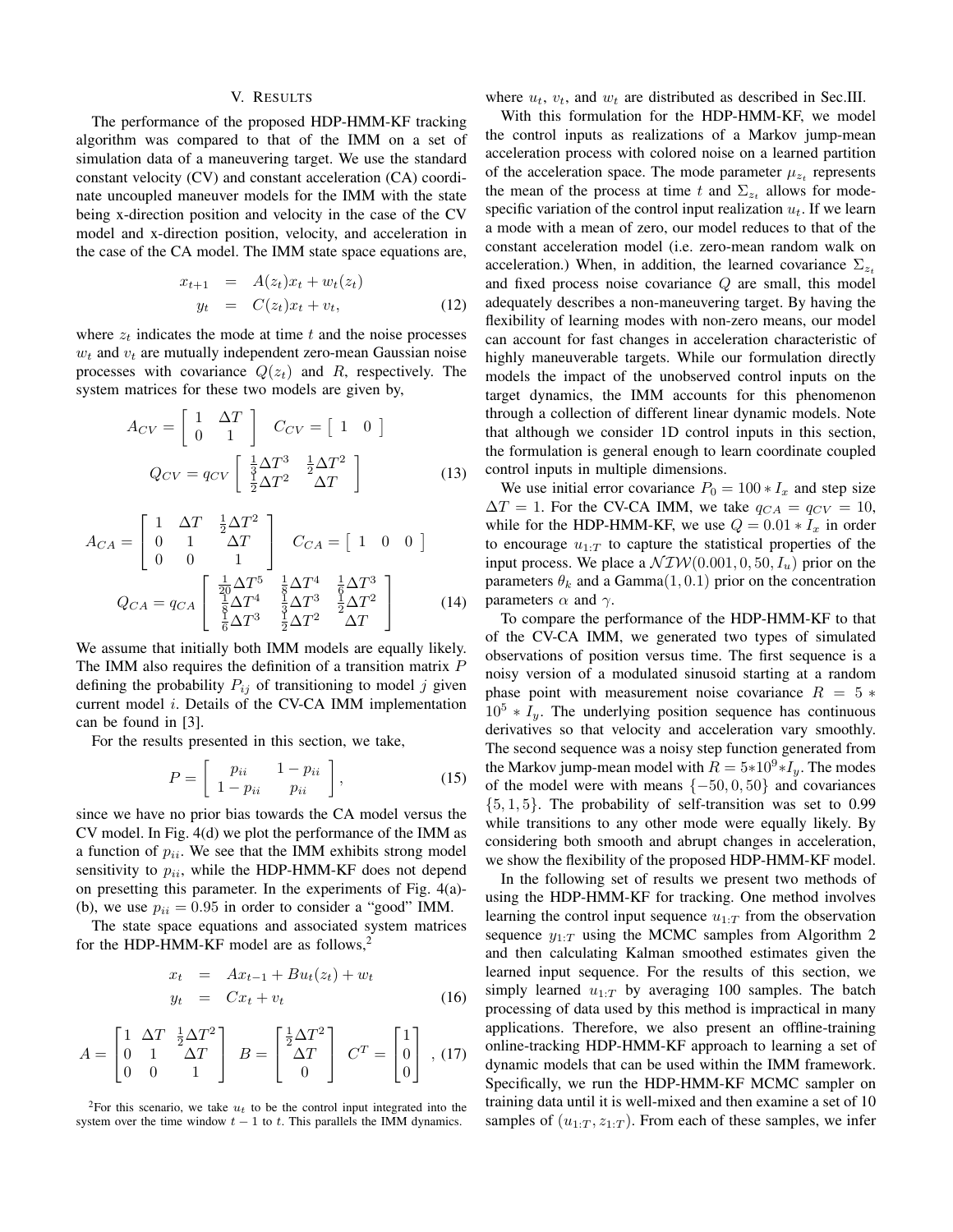a set of parameters  $\theta_k$  and transition densities  $\pi_k$ . The resulting HDP-HMM-KF learned IMMs consist of CA dynamic models with different noise processes, both in terms of mean and covariance as determined by  $\theta_k$ , and transition probabilities given by  $\pi_k$ . The results show the state estimates averaged over the 10 parallel HDP-HMM-KF learned IMMs, where the models were trained on random observation sequences generated from the two scenarios we aim to learn.

In Fig. 4(a), we show the track estimates of position versus time for the CV-CA IMM, HDP-HMM-KF learned IMMs, and HDP-HMM-KF smoother as well as the noisy observations. The associated average  $L_2$  position errors versus time, averaged over 10 measurement realizations of the true target trajectory, are plotted in Fig. 4(b). These plots show the performance gain of HDP-HMM-KF methods over the CV-CA IMM. The HDP-HMM-KF learned IMMs have a 42% average decrease in total L2 error in the modulated sinusoid case and 52% decrease in the step function case while the HDP-HMM-KF smoother has decreases of 78% and 75%.

One can analyze the complexity of the inferred HDP-HMM-KF model by looking at the number of maneuver modes to which a significant number of observations are assigned. We histogram those modes with more than 5% of the assignments over 1,000 Gibbs iterations in Fig. 4(c). When the true control inputs are drawn from a small finite set, as in the step function scenario, the HDP-HMM-KF describes the data with fewer model components than the more complicated modulated sinusoid scenario. These results emphasize the flexibility of the HDP-HMM-KF approach. A caveat, however, is that there may be several control inputs which produce similar target trajectories, and our HDP prior does not explicitly discourage fast transitions between modes. As a result, the sampler visits input sample paths that describe the observations but not the dynamic behavior we wish to capture. An area of future research is to consider priors that prefer slow switching or to learn a semi-Markov process formulation, which may better approximate the true target dynamics.

#### VI. ONLINE LEARNING

The batch processing of the MCMC sampler may be impractical and offline-training online-tracking infeasible for certain tracking applications. However, the developed algorithm could be converted into a recursive online implementation of joint learning-estimation using sequential Monte Carlo (SMC) methods, namely a Rao-Blackwellized particle filter [15]. Each of the particles represents a different sequence of latent control input and maneuver mode values from which a Kalman filter may be run to estimate the target state. Another approach for an online implementation is that of decayed MCMC filtering [16]. The decayed MCMC algorithm is similar to standard MCMC methods except instead of uniformly sampling the state variables the algorithm concentrates sampling activity to the recent past, since these states are the most relevant to the current state. Decayed MCMC is guaranteed to converge to the true marginal distribution given an appropriate decay function, and has provable rates of convergence.

## VII. CONCLUSIONS

We have developed methods for learning models of unobserved, correlated inputs to dynamical systems. Our nonparametric approach adapts the hierarchical Dirichlet process to discover an appropriate set of input modes in a flexible, datadriven fashion. Using a Rao-Blackwellized Gibbs sampler, we may efficiently compute smoothed state estimates from noisy observation sequences. The parameters inferred by this sampler also lead to online IMM filters adapted to the structure of specific dynamical systems. Our maneuvering target tracking results demonstrate the effectiveness of this approach, and show significant gains over a fixed model set commonly used in tracking applications.

# ACKNOWLEDGMENTS

This research was supported in part by MURIs funded through ARO Grant W911NF-06-1-0076 and through AFOSR Grant FA9550- 06-1-0324, and by the MIT Lincoln Laboratory DMRI. E.B.F. was partially funded by an NDSEG fellowship.

#### **APPENDIX**

We analyze each of the integrals from Sec.IV-B in turn, beginning with the integral over  $\pi$ . Let  $\beta_k$  be the probability of global parameter  $\theta_k$  and  $\beta_{\bar{K}} = 1 - \sum_{k=1}^{K_t} \beta_k$  be the probability associated with a new, previously unseen maneuver mode  $\overline{K}$ , where  $K_t$  is the number of unique states instantiated by  $z_{\setminus t}$ . Then,  $p(\pi_j|\beta,\alpha)$  is distributed as a Dirichlet distribution  $\text{Dir}(\alpha\beta_1,\ldots,\alpha\beta_{K_t},\alpha\beta_{\bar{K}})$ . In addition,  $p(z|\pi)$  is distributed as a multinomial which is conjugate to the Dirichlet distribution. Using properties of these distributions and taking  $z_{t-1} = j$ and  $z_{t+1} = \ell$ , one can show that,

$$
p(z_t = k | z_{\backslash t}, \beta) \propto \int_{\pi} \prod_j p(\pi_j | \beta, \alpha) \prod_{\tau} p(z_{\tau} | \pi_{z_{\tau-1}}) d\pi
$$
  

$$
\propto \begin{cases} (\alpha \beta_k + n_{jk}^{-t}) (\frac{\alpha \beta_{\ell} + n_{k\ell}^{-t} + \delta(j,k) \delta(k,\ell)}{\alpha + n_{k\ell}^{-t} + \delta(j,k)}) & k = 1, ..., K_t \\ \alpha \beta_{\bar{K}} \beta_{\ell} & k = \bar{K} \end{cases}
$$
(18)

where  $n_{jk}^{-t}$  is defined as in Sec.IV-B.

Let us analyze the integral over  $\theta_k$ . For  $\theta_k = {\mu_k, \Sigma_k}$ defining the parameters of a Gaussian, we can place a conjugate normal-inverse-Wishart prior  $\mathcal{N} \mathcal{IW}(\kappa, \vartheta, \nu, \Delta)$  so that the posterior distribution of  $\theta_k$  given the control inputs currently assigned to the  $k^{th}$  mode is distributed as an updated normal-inverse-Wishart  $\mathcal{N} \mathcal{IW}(\bar{\kappa}, \bar{\vartheta}, \bar{\nu}, \bar{\Delta})$ . For these posterior parameter update formulas, see [9]. Marginalizing  $\theta_k$  induces a multivariate Student-t predictive distribution for  $u_t$ , which can be approximated by a moment-matched Gaussian,

$$
p(u_t|z_t = k, z_{\backslash t}, u_{\backslash t}) \propto \int_{\Theta_k} p(\theta_k) \prod_{\tau | z_\tau = k} p(u_\tau | \theta_k) d\theta_k
$$
  
 
$$
\simeq \mathcal{N}\left(u_t; \overline{\vartheta}, \frac{(\overline{\kappa} + 1)\overline{\nu}}{\overline{\kappa}(\overline{\nu} - d - 1)} \overline{\Delta}\right)
$$
  

$$
\triangleq \mathcal{N}(u_t; \hat{\mu}_k, \hat{\Sigma}_k).
$$
 (19)